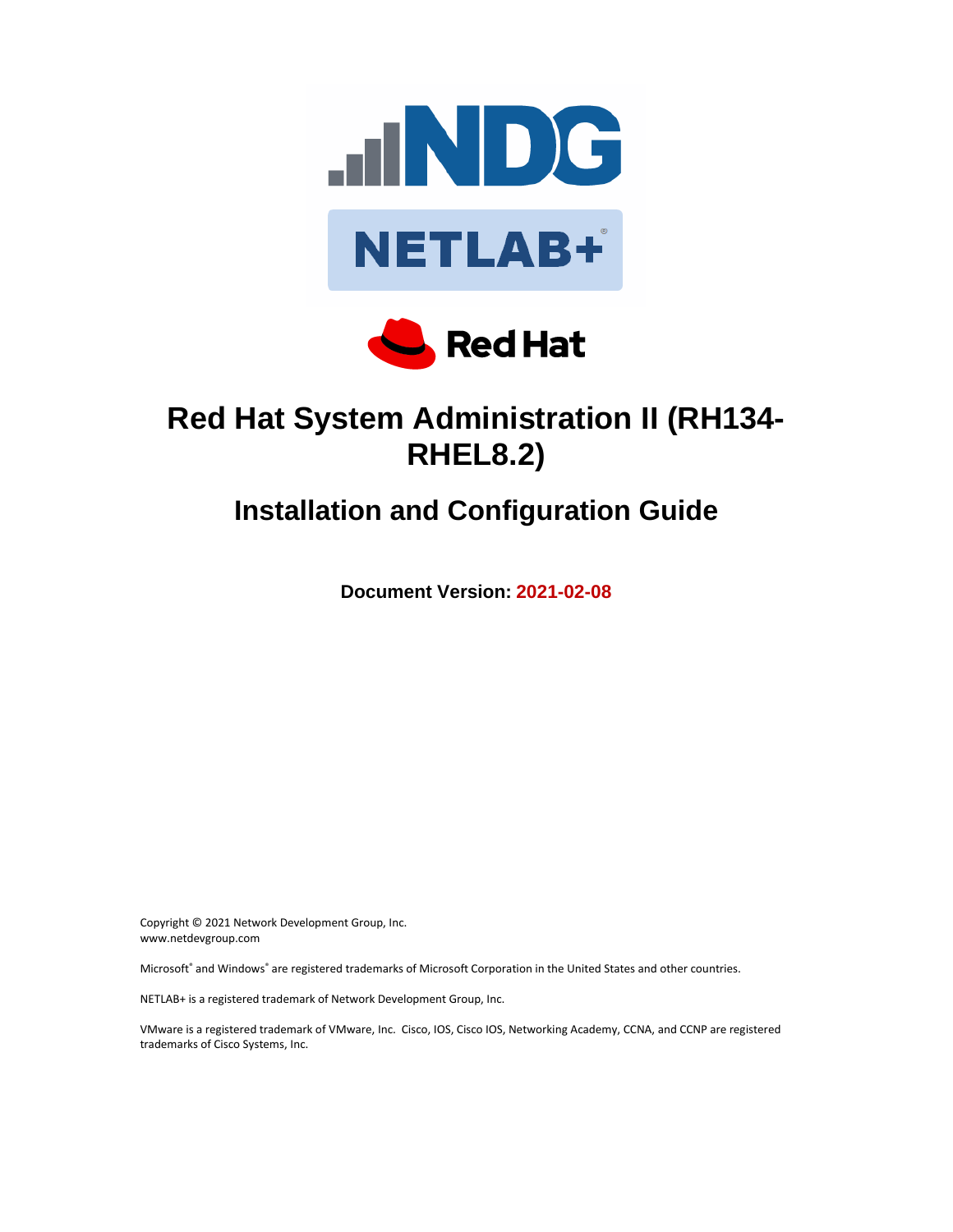

# **Contents**

| $\mathbf{1}$   |       |       |                                                                              |  |
|----------------|-------|-------|------------------------------------------------------------------------------|--|
|                | 1.1   |       | Introducing the Red Hat System Administration II (RH134-RHEL8.2) Pod  3      |  |
| $\overline{2}$ |       |       |                                                                              |  |
|                | 2.1   |       |                                                                              |  |
|                | 2.2   |       |                                                                              |  |
|                | 2.3   |       |                                                                              |  |
|                | 2.4   |       |                                                                              |  |
|                | 2.5   |       |                                                                              |  |
|                | 2.6   |       |                                                                              |  |
|                | 2.7   |       |                                                                              |  |
| 3              |       |       |                                                                              |  |
|                | 3.1   |       |                                                                              |  |
| 4              |       |       |                                                                              |  |
|                | 4.1   |       |                                                                              |  |
|                | 4.1.1 |       |                                                                              |  |
|                |       | 4.1.2 |                                                                              |  |
|                | 4.2   |       |                                                                              |  |
|                | 4.3   |       | Building the Master Red Hat System Administration II (RH134-RHEL8.2) Pod. 11 |  |
|                | 4.3.1 |       |                                                                              |  |
|                | 4.3.2 |       |                                                                              |  |
|                | 4.3.3 |       |                                                                              |  |
|                | 4.3.4 |       | Create Snapshots for the Master Virtual Machines  13                         |  |
|                | 4.3.5 |       |                                                                              |  |
| 5              |       |       |                                                                              |  |
|                | 5.1   |       |                                                                              |  |
|                | 5.2   |       |                                                                              |  |
|                | 5.3   |       |                                                                              |  |
|                | 5.4   |       |                                                                              |  |
|                | 5.5   |       |                                                                              |  |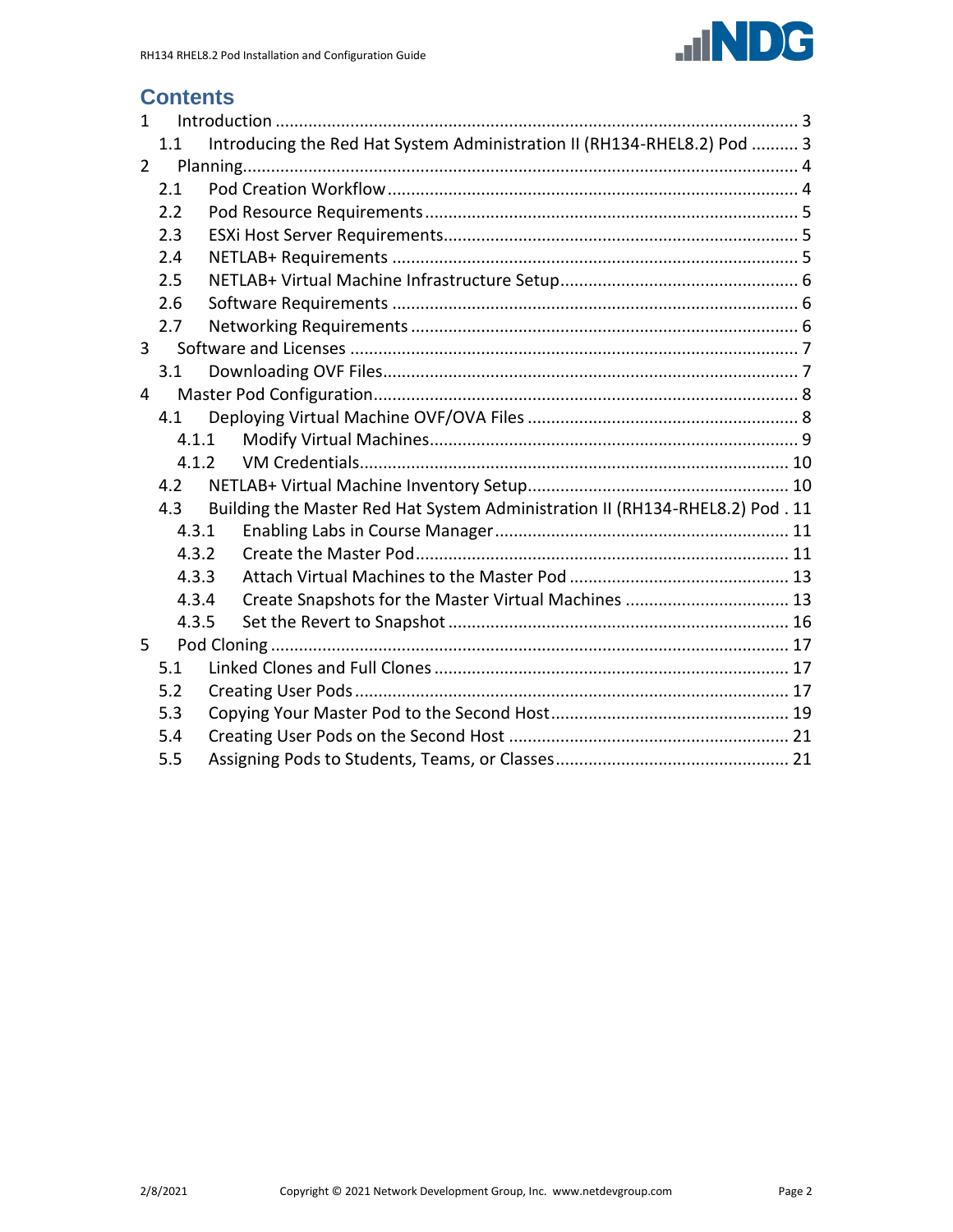

## <span id="page-2-0"></span>**1 Introduction**

This document provides detailed guidance on performing the installation and configuration of the *Red Hat System Administration II (RH134-RHEL8.2)* pod on the *NETLAB+ VE* system.

# <span id="page-2-1"></span>**1.1 Introducing the Red Hat System Administration II (RH134-RHEL8.2) Pod**

The *Red Hat System Administration II (RH134-RHEL8.2)* pod is a 100% virtual machine pod consisting of one virtual machine. Linked together through virtual networking, the one virtual machine provides the environment for a student or a team to perform the *Red Hat System Administration II (RH134-RHEL8.2)* labs.

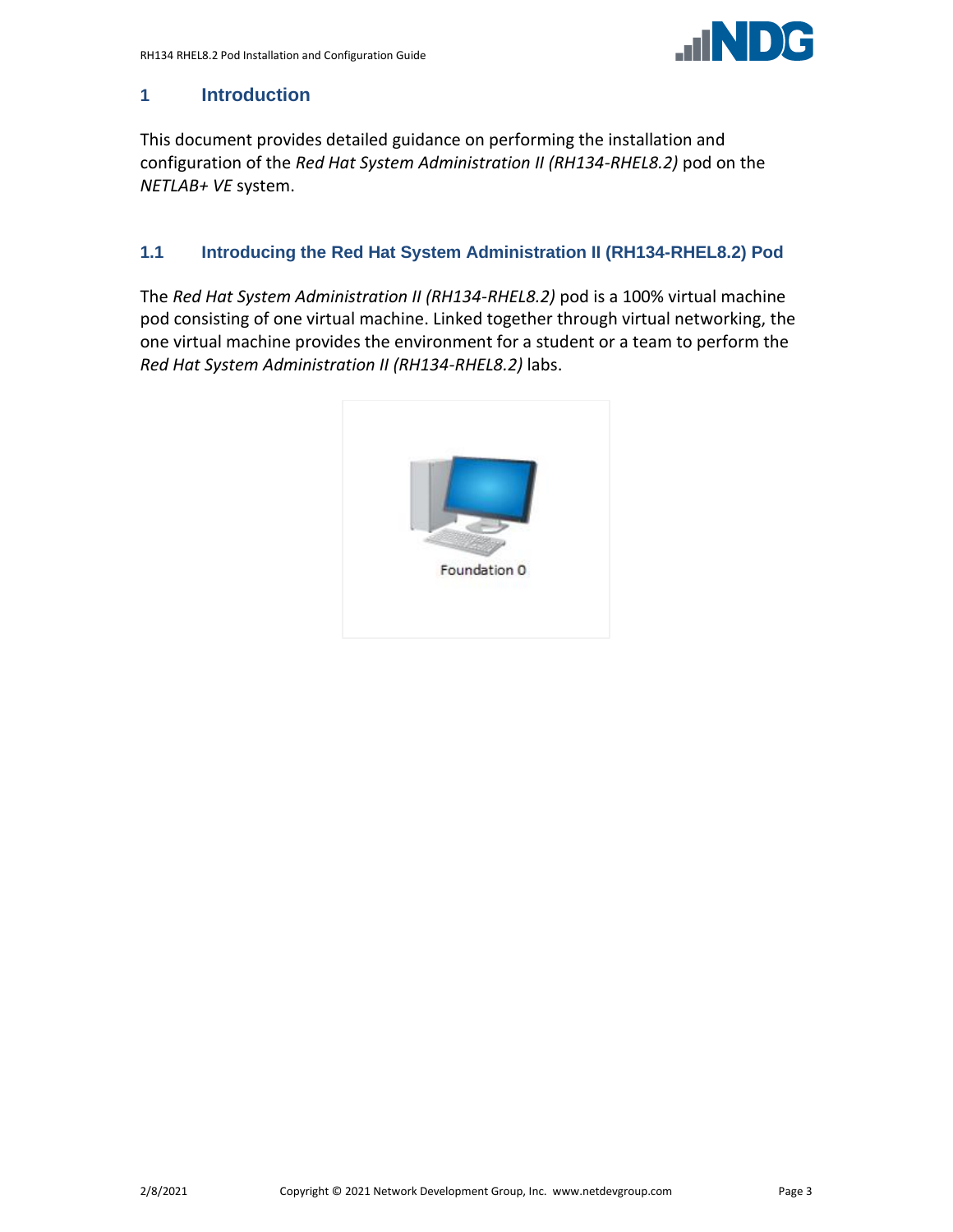

# <span id="page-3-0"></span>**2 Planning**

This guide provides specific information pertinent to delivering the *Red Hat System Administration II (RH134-RHEL8.2)* pod. The *[NETLAB+ Remote PC Guide Series](http://www.netdevgroup.com/support/documentation/netlabve/)* provides the prerequisite guidance for setting up your VMware infrastructure, including:

- An introduction to virtualization using *NETLAB+*
- Detailed setup instructions for standing up *VMware vCenter* and *VMware ESXi*
- Virtual machine and virtual pod management concepts using *NETLAB+*

This document assumes that you have set up virtual machine infrastructure in accordance with the *[NETLAB+ Remote PC Guide Series](http://www.netdevgroup.com/support/documentation/netlabve/)*. The planning information below refers to specific sections in the *Remote PC Guide* when applicable.

# <span id="page-3-1"></span>**2.1 Pod Creation Workflow**

The following list is an overview of the pod setup process.

- 1. Obtain the master virtual machine images required for the master pod.
- 2. Deploy the master virtual machine images to your *VMware vCenter Appliance*.
	- a. Deploy virtual machines using **Thin Provisioning** to reduce storage consumption.
	- b. Make necessary adjustments to each virtual machine in the environment.
		- i. Insert/Verify manual **MAC** addresses.
		- ii. Change the default network to **SAFETY NET**.
		- iii. Any other configuration changes mentioned in this guide.
- 3. Import the deployed virtual machines to the *NETLAB+* **Virtual Machine Inventory**.
- 4. Activate or license the required software on each virtual machine when prompted.
- 5. Take a snapshot of each virtual machine in the master pod labeled **GOLDEN\_MASTER** after all configurations and licensing have taken effect. The *GOLDEN\_MASTER* snapshot is used to clone virtual machine images for the user pods.
- 6. Use the *NETLAB+* **Pod Cloning** feature to create student pods from the master pod.
- 7. If multiple hosts are used in the *NETLAB+* environment, make a **Full Clone** of the master pod on the initial host (Host A) to the subsequent host (Host B) and so on using the *NETLAB+* **Pod Cloning** feature.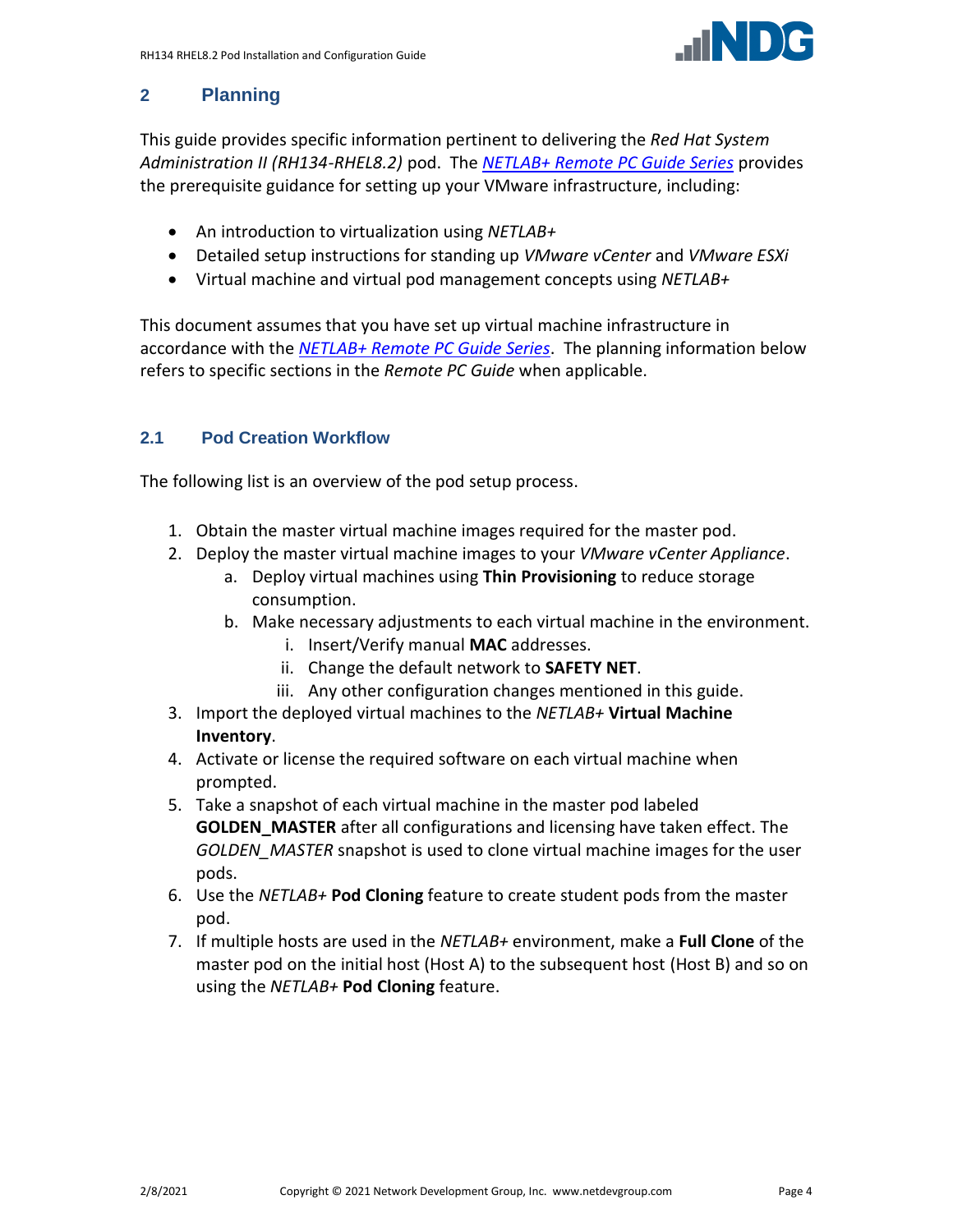

### <span id="page-4-0"></span>**2.2 Pod Resource Requirements**

The *Red Hat System Administration II (RH134-RHEL8.2)* course will consume 34.2 GB of storage per each master pod instance.

The following table provides details of the storage requirements for each of the virtual machines in the pod.

| <b>Virtual Machine</b> | <b>OVF/OVA</b> | <b>Initial Master Pod</b><br>(Thin Provisioned) | <b>Maximum</b><br><b>Allocated</b><br><b>Memory</b> |
|------------------------|----------------|-------------------------------------------------|-----------------------------------------------------|
| Foundation 0           | 27.9 GB        | 33.4 GB                                         | 8 GB                                                |
| Total                  | 27.9 GB        | 33.4 GB                                         | 8 GB                                                |

#### <span id="page-4-1"></span>**2.3 ESXi Host Server Requirements**

Please refer to the *NDG* website for specific *ESXi* host requirements to support virtual machine delivery: <https://www.netdevgroup.com/products/requirements/>

The deployment of the *Red Hat System Administration II (RH134-RHEL8.2)* pod requires VMware ESXi version of **6.0** or greater.

> The number of **active** pods that can be used simultaneously depends on the *NETLAB+* product license and the number of *VMware ESXi* host servers meeting the hardware requirements specifications.

For current *ESXi* server requirements and active pod count, refer to the following URL:

[http://www.netdevgroup.com/support/remote\\_pc.html#vm\\_host\\_server\\_specificati](http://www.netdevgroup.com/support/remote_pc.html#vm_host_server_specifications) [ons.](http://www.netdevgroup.com/support/remote_pc.html#vm_host_server_specifications)

#### <span id="page-4-2"></span>**2.4 NETLAB+ Requirements**

Please **Note** 

Installation of *Red Hat System Administration II (RH134-RHEL8.2)* pods, as described in this guide, requires that you are running *NETLAB+ VE*.

Previous versions of *NETLAB+* do not support requirements for the *Red Hat System Administration II (RH134-RHEL8.2)* course on the physical host servers.

Please refer to the *[NETLAB+ Remote PC Guide Series](https://www.netdevgroup.com/support/documentation/netlabve/)*.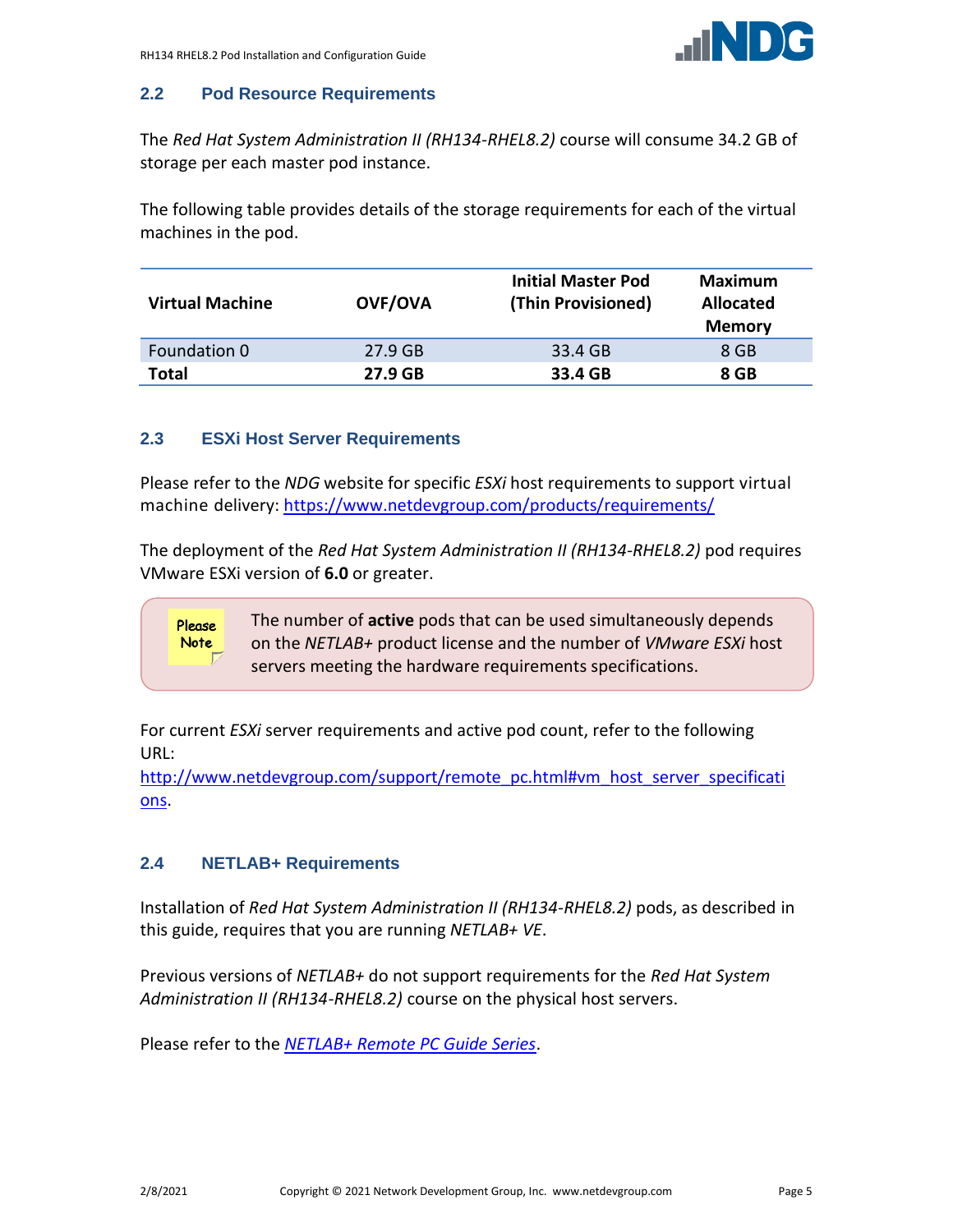

#### <span id="page-5-0"></span>**2.5 NETLAB+ Virtual Machine Infrastructure Setup**

The *NETLAB+ Virtual Machine Infrastructure* setup is described in the following sections of the *[NETLAB+ Remote PC Guide Series:](http://www.netdevgroup.com/support/documentation/netlabve/)*

- *Registering a Virtual Datacenter in NETLAB+*
- *Adding ESXi hosts in NETLAB+*
- *Proactive Resource Awareness*



#### <span id="page-5-1"></span>**2.6 Software Requirements**

For the purpose of software licensing, each virtual machine is treated as an individual machine, PC, or server. Please refer to the specific vendor license agreements (and educational discount programs, if applicable) to determine licensing requirements for your virtual machines' software, operating system, and applications.

The minimum virtual infrastructure software required for standing up this pod is in the following table.

| <b>Virtual Infrastructure Requirements</b> |     |  |  |  |
|--------------------------------------------|-----|--|--|--|
| <b>Software</b><br><b>Version</b>          |     |  |  |  |
| vSphere ESXi                               | 6.0 |  |  |  |
| <b>vCenter Server</b>                      | 6.0 |  |  |  |

Please refer to the *Software and Licenses* section regarding the software requirements for virtual machines in the pod.

#### <span id="page-5-2"></span>**2.7 Networking Requirements**

To accommodate the movement of large *VMs*, *OVF/OVAs*, and *ISO* disk images from one host to another, gigabit Ethernet or better connectivity is recommended to interconnect your *NETLAB+*, *vCenter Server* system, and *ESXi* host systems.

The two standard networking models recommended to interconnect your servers are described in detail in the *Networking Models* section of the *[Remote PC Guide Series,](http://www.netdevgroup.com/support/documentation/NETLAB_Remote_PC_Guide_Vol_1_Introduction.pdf)  Volume 1 - [Introduction and Planning.](http://www.netdevgroup.com/support/documentation/NETLAB_Remote_PC_Guide_Vol_1_Introduction.pdf)*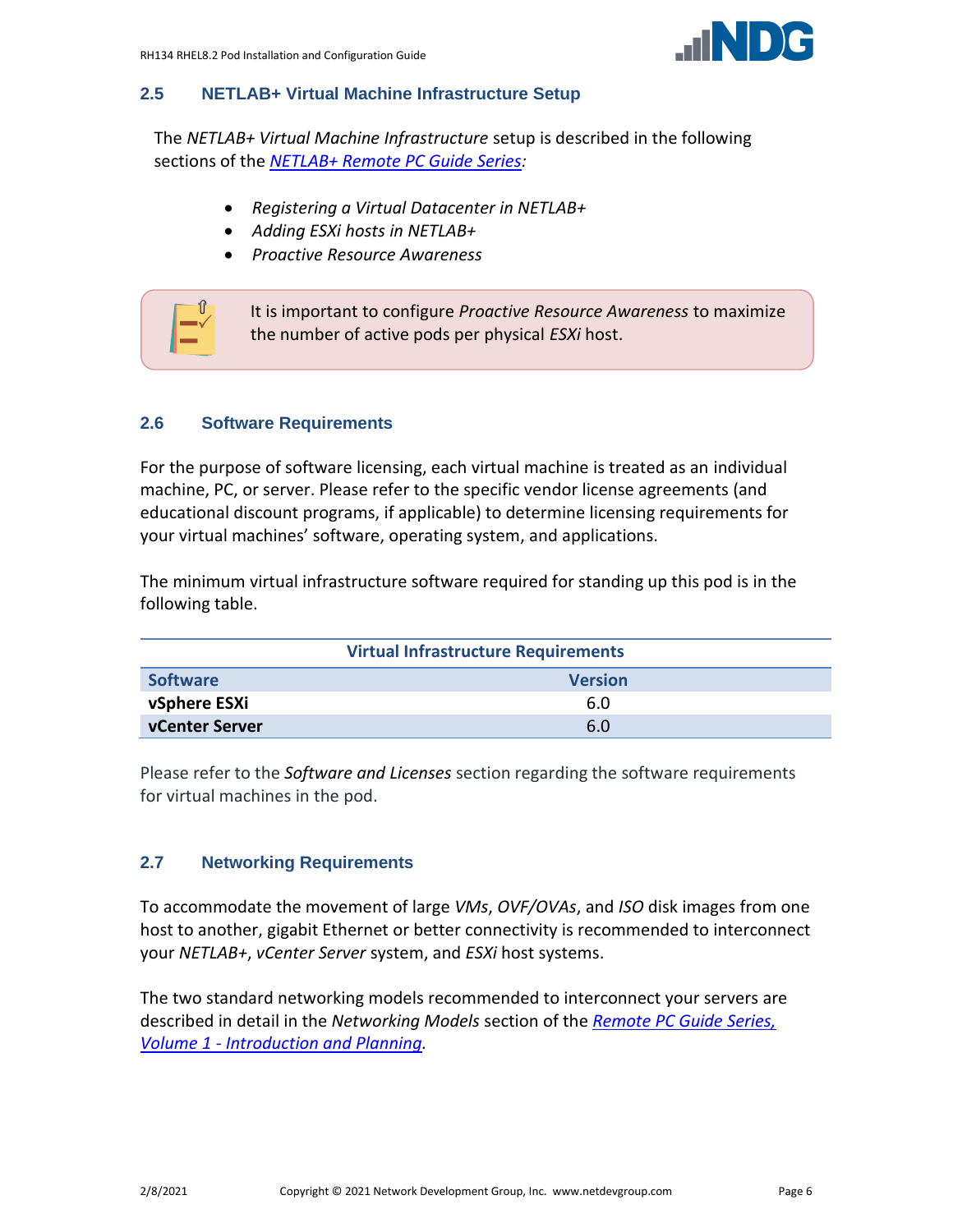

### <span id="page-6-0"></span>**3 Software and Licenses**

# <span id="page-6-1"></span>**3.1 Downloading OVF Files**

The virtual machines are made available as *Open Virtualization Format* (*OVF*) or *Open Virtualization Archive* (*OVA*) files. These files are available for download from *CSSIA*.

To request access to the preconfigured virtual machine templates from *CSSIA*:

- 1. Go to *the CSSIA Resources* page: <https://www.cssia.org/cssiaresources/>
- 2. Select **CSSIA VM Image Sharing Agreement**.
- 3. Complete and submit your access request by following the instructions on the request form.
- 4. *CSSIA* will provide, via email, password-protected download links. Access to the download links is provided only to customers who are current with their NETLAB+ support contract and are participants in the appropriate partner programs (*i.e., Cisco Networking Academy, VMware IT Academy, Red Hat Academy, and/or Palo Alto Networks*).
- 5. Once all virtual machines have been downloaded, they can be deployed following the steps in the appropriate pod installation guide. Each virtual machine is deployed individually.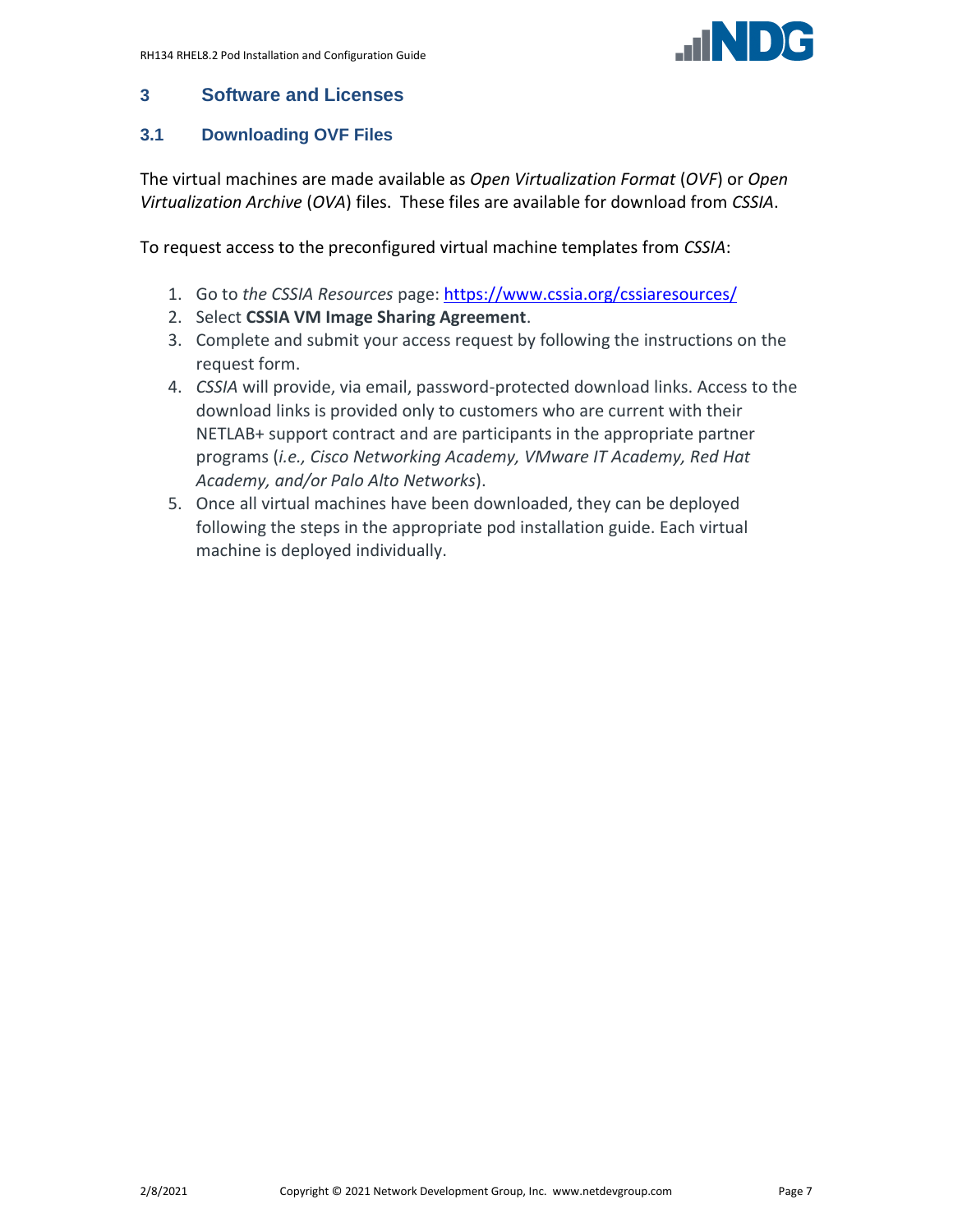

# <span id="page-7-0"></span>**4 Master Pod Configuration**

# <span id="page-7-1"></span>**4.1 Deploying Virtual Machine OVF/OVA Files**

Deploy on your host server the pod virtual machine *OVF*/*OVA* files you have downloaded.

- 1. Navigate to your **vSphere Client** using your management workstation, ensure that your downloaded *OVA/OVF* files are accessible on this machine, and then connect to your **vCenter Server**.
- 2. From the *vSphere Client* interface, navigate to **Hosts and Clusters**.
- 3. Right-click on the target **ESXi Host Server** and select **Deploy OVF Template**.
- 4. In the *Deploy OVF Template* window, on the *Select source* step, select the **Local File** radio button and click **Browse**.
- 5. Locate and select one of the VMs for the pod, click **Open**.



- 6. Verify that the VM information populates next to the *Browse* button and click **Next**.
- 7. On the *Review details* step, make sure to fill the checkbox for **Accept extra configuration options** (*if present*) and click **Next**.
- 8. On the *Select name and folder* step, change the name of the virtual machine to something that is easy to manage. You can use the names provided in the list below as names for the virtual machines if you do not have a set naming convention. Select the appropriate **datacenter** and click **Next**.

| <b>VM Name</b>      | VM OS | <b>Virtual Machine Deployment Name</b> |  |
|---------------------|-------|----------------------------------------|--|
| <b>Foundation 0</b> | Linux | RH134 RHEL82 Master.Foundation0        |  |

- 9. On the *Select Storage* step, choose the appropriate storage device and make sure that **Thin Provision** is selected. Click **Next**.
- 10. In the *Setup networks* section, select **SAFETY NET** as the destination and click **Next.**



If *SAFETY NET* is not available, refer to the *Create a Safe Staging Network* section in the *[Remote PC Guide Series](http://www.netdevgroup.com/support/documentation/NETLAB_Remote_PC_Guide_Vol_2_Installation.pdf) – Volume 2*.

- 11. In the *Ready to complete* section, make sure **Power on after deployment** is **unchecked** and confirm the settings. Click **Finish**.
- 12. *vCenter* will begin deploying the virtual machine. This may take some time depending on the speed of your connection, HDDs, etc. Repeat the previous steps for each remaining virtual machine in the master pod.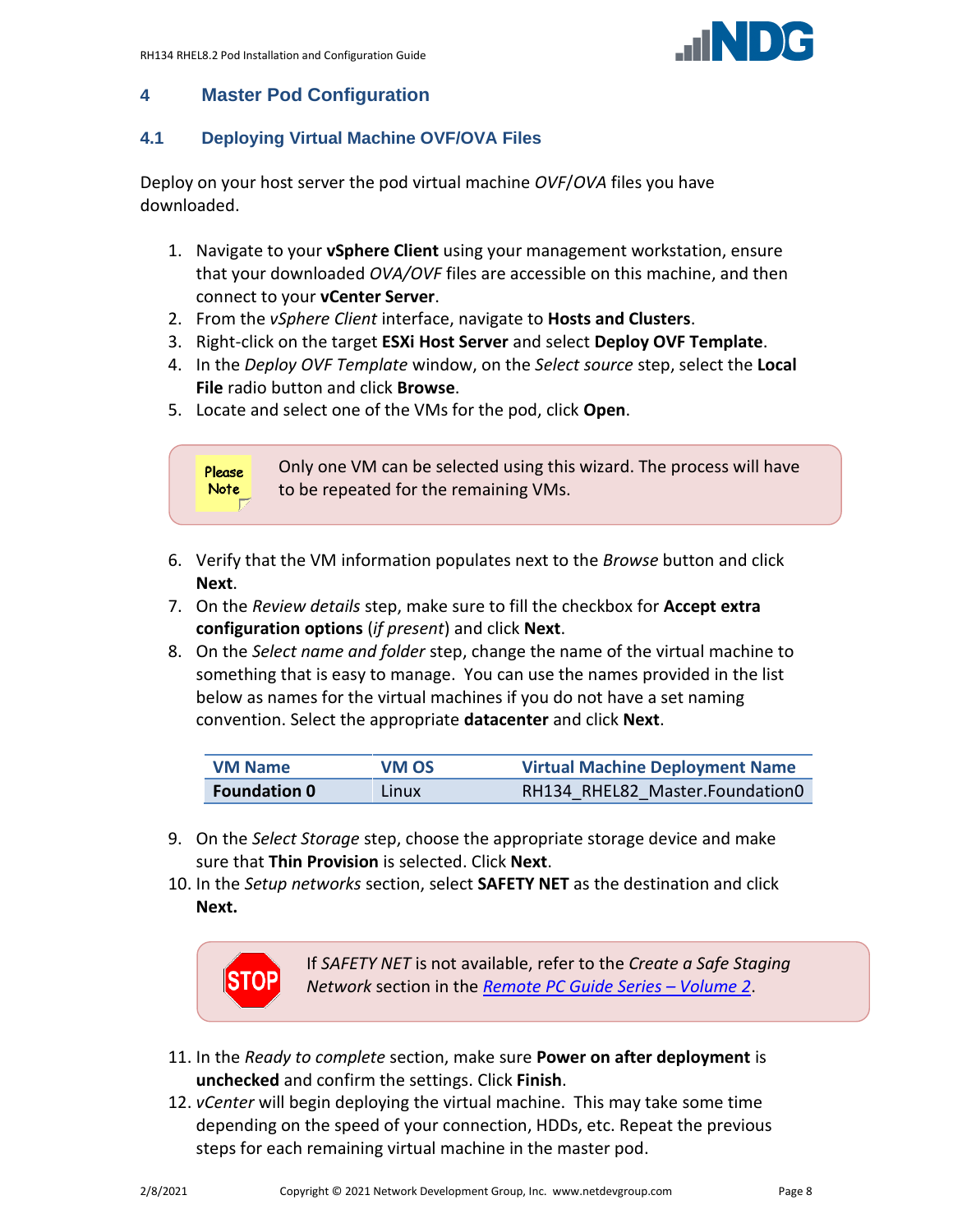

### <span id="page-8-0"></span>**4.1.1 Modify Virtual Machines**

Once the virtual machines are imported onto the host, verify the configurations. The following steps will guide you through the process.

- 1. In the *vSphere Client* interface, right-click on the imported virtual machine and select **Edit Settings**.
- 2. For all the virtual machines, manually assign the *MAC* addresses for each *NIC*. The table below identifies the *MAC* addresses per *NIC*.

| <b>Virtual Machine</b> | NIC | <b>MAC</b>        |
|------------------------|-----|-------------------|
| <b>Foundation 0</b>    |     | 00:50:56:99:a3:fc |

|                                    |                                                                                                             | <b>ADD NEW DEVICE</b> |
|------------------------------------|-------------------------------------------------------------------------------------------------------------|-----------------------|
| > CPU                              | 4<br>$\checkmark$                                                                                           | $\bullet$             |
| > Memory                           | 8<br>GB $\sim$                                                                                              |                       |
| > Hard disk 1                      | 120<br>GB<br>$\checkmark$                                                                                   |                       |
| $\boxed{\smile}$ Network adapter 1 | SAFETY NET $\vee$                                                                                           |                       |
| Status                             | Connect At Power On                                                                                         |                       |
| Adapter Type                       | VMXNET 3<br>$\checkmark$                                                                                    |                       |
| DirectPath I/O                     | $\triangledown$ Enable                                                                                      |                       |
| <b>MAC Address</b>                 | 00:50:56:99:a3:fc<br>Manual                                                                                 |                       |
| > CD/DVD drive 1                   | Client Device<br>$\checkmark$                                                                               | Connect               |
| > Video card                       | Specify custom settings $\vee$                                                                              |                       |
| VMCI device                        |                                                                                                             |                       |
|                                    | Device on the virtual machine PCI bus that provides support for the virtual machine communication interface |                       |
| SATA controller 0                  | AHCI                                                                                                        |                       |
| > Other                            | Additional Hardware                                                                                         |                       |
|                                    |                                                                                                             |                       |
|                                    |                                                                                                             |                       |
|                                    |                                                                                                             |                       |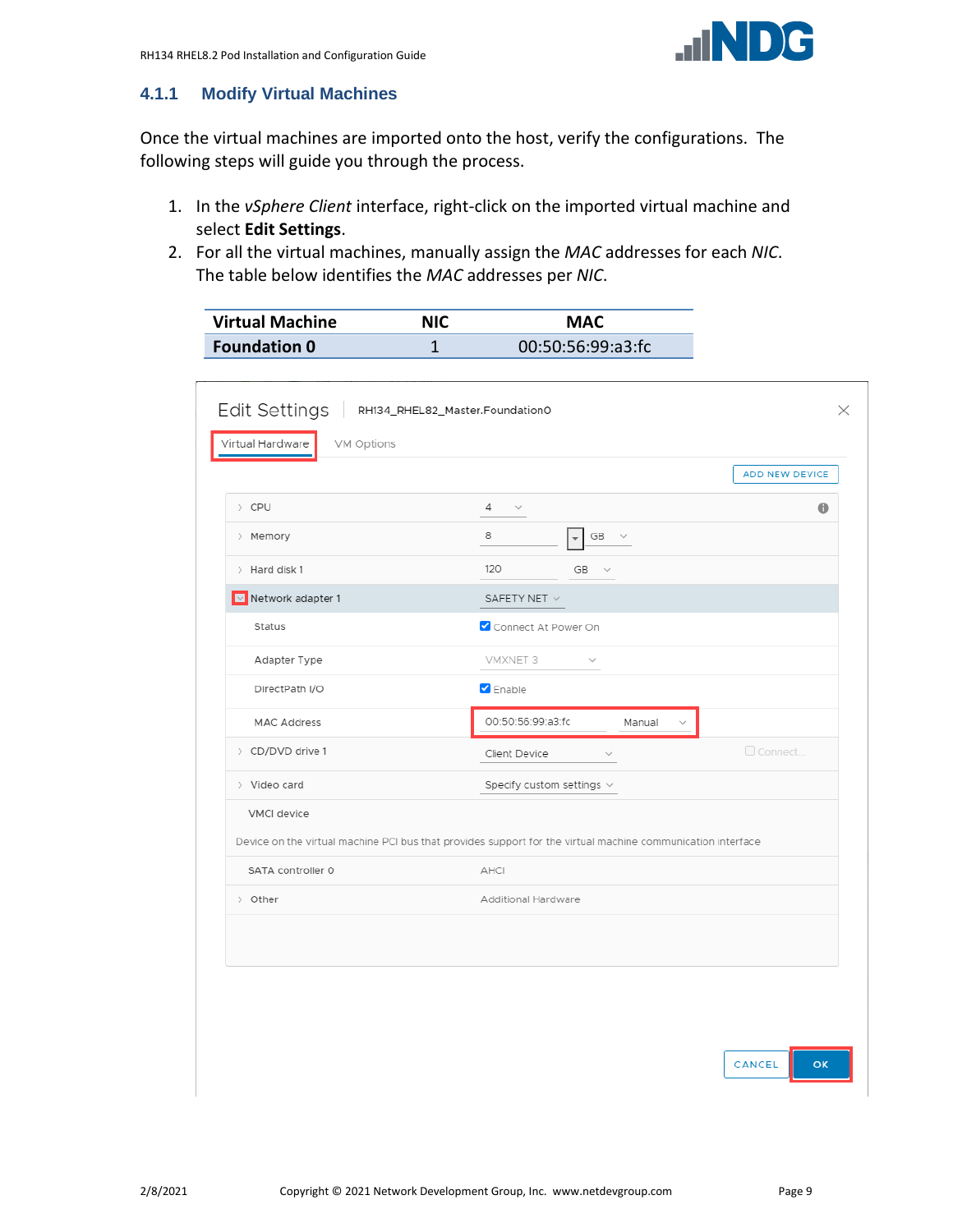

#### <span id="page-9-0"></span>**4.1.2 VM Credentials**

For your reference, the following table provides a list of the credentials for the systems in the pod:

| <b>Machine</b>     | User name | <b>Password</b> |  |
|--------------------|-----------|-----------------|--|
| <b>Foundation0</b> | kiosk     | redhat          |  |

#### <span id="page-9-1"></span>**4.2 NETLAB+ Virtual Machine Inventory Setup**

This section will guide you in adding your templates to the *Virtual Machine Inventory* of your *NETLAB+ VE* system.

- 1. Log in to your *NETLAB+ VE* system using the administrator account.
- 2. Select the **Virtual Machine Infrastructure** icon.



3. Click the **Virtual Machine Inventory** icon.



**Virtual Machine Inventory** 

Import, clone, and manage the inventory of virtual machines to be used with NETLAB+.

4. Click the **Import Virtual Machines** button located at the bottom of the list.



- 5. Select the appropriate datacenter from the list where your master VMs reside.
- 6. Select the checkbox next to the virtual machines you had just deployed and click **Import Selected Virtual Machines**.

Import Selected Virtual Machines

- 7. When the *Configure VMs* window loads, you can set your virtual machine parameters.
	- a. Check the dropdown box for the correct operating system for each imported virtual machine.
	- b. Change *Role* to **Master** for each VM.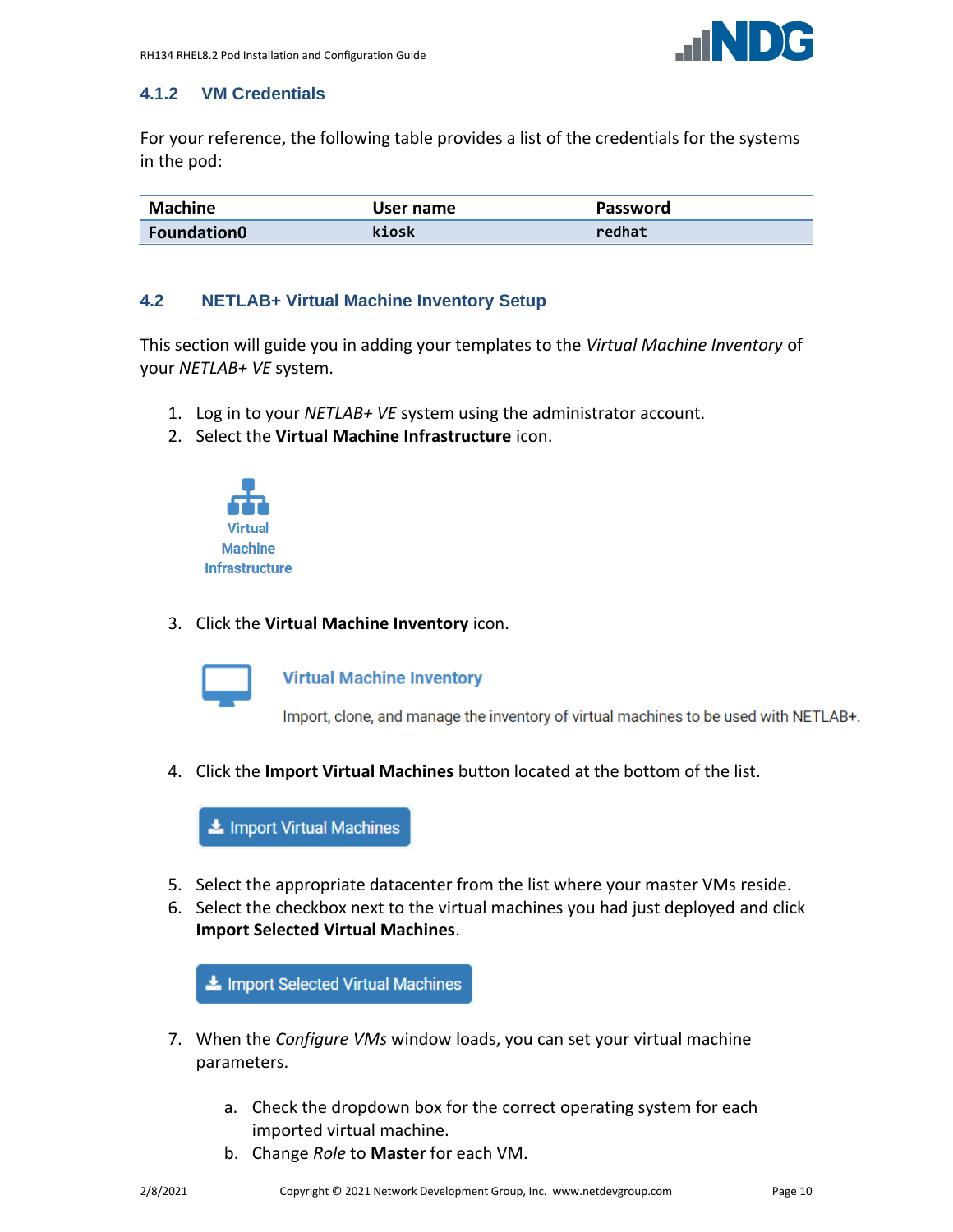

c. Add any comments for each virtual machine in the last column.



It is advised to leave the *Version* and *Build* numbers for reference when requesting *NDG* support.

d. Verify your settings and click **Import (X) Virtual Machines** (notice the number in parenthesis is dynamic, depending on the amount of VMs selected).

L Import (1) Virtual Machines

- e. Verify all *Import Statuses* report back with *OK* and then click on the **Dismiss** button.
- f. Verify that your virtual machines show up in the inventory.

For additional information, please refer to the *[NETLAB+ VE Administrator Guide](http://www.netdevgroup.com/support/documentation/netlabve/netlabve_administrator_guide.pdf#nameddest=virtual_machine_infrastructure)*.

#### <span id="page-10-0"></span>**4.3 Building the Master Red Hat System Administration II (RH134-RHEL8.2) Pod**

This section will assist you in adding the *Red Hat System Administration II (RH134- RHEL8.2)* pod to your *NETLAB+* system.

#### <span id="page-10-1"></span>**4.3.1 Enabling Labs in Course Manager**

Please refer to the *Course Manager* section *of the [NETLAB+ VE Administrator Guide](https://www.netdevgroup.com/support/documentation/netlabve/netlabve_administrator_guide.pdf#nameddest=course_manager)* on how to enable content. Please install the **Red Hat System Administration II (RH134) v8.2** course.

#### <span id="page-10-2"></span>**4.3.2 Create the Master Pod**

- 1. Log into **NETLAB+ VE** with the *administrator* account.
- 2. Select the **Pods** icon.



3. Create a new pod by scrolling to the bottom and clicking the **Create New Pod** button.

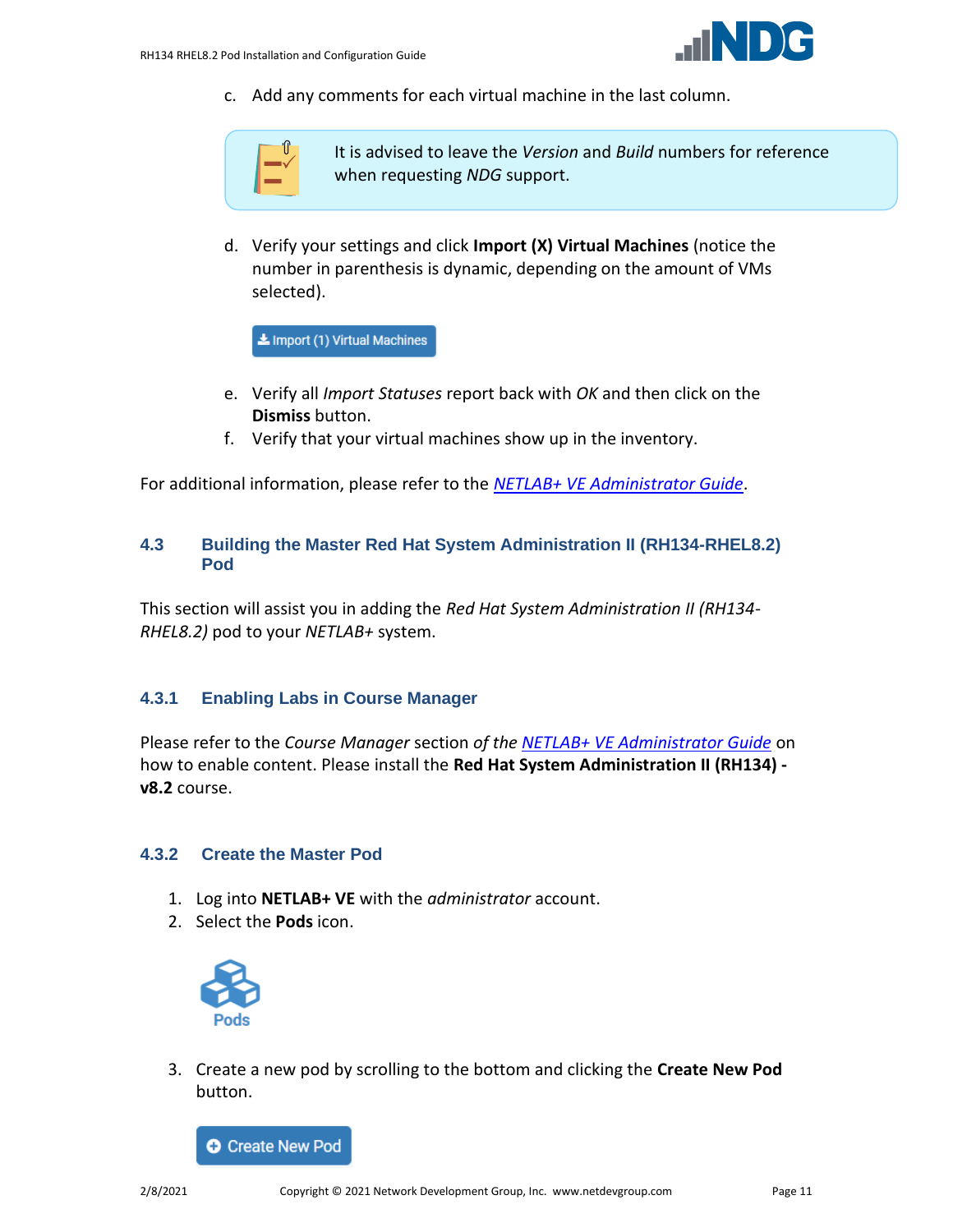

4. Then, click on the **Red Hat System Administration II (RH134-RHEL8.2)** pod entry from the list of installed pod types.

| Red Hat SysAdmin II (RHEL 8.2 - RH134)<br>Red Hat<br>The Red Hat System Administration II (RHEL 8.2 - RH134) training prepares candidates with<br>SysAdmin II<br>a deeper focus in Linux system administration skills.<br>2021 Copyright (C) Network Development Group, Inc.<br>https://www.netdevgroup.com/support/tech_support.html |  |
|---------------------------------------------------------------------------------------------------------------------------------------------------------------------------------------------------------------------------------------------------------------------------------------------------------------------------------------|--|
|---------------------------------------------------------------------------------------------------------------------------------------------------------------------------------------------------------------------------------------------------------------------------------------------------------------------------------------|--|

5. On the *New Pod* window, input a value into the **Pod ID** and **Pod Name** fields. Click **Next**.

| & New Pod       |                                 |                                     |
|-----------------|---------------------------------|-------------------------------------|
| Pod Type        | <b>Red Hat</b><br>SysAdmin II   | <b>Used Pod IDs</b><br>1005<br>1010 |
| Pod ID          | 1000                            | 1015<br>1020<br>1025                |
| <b>Pod Name</b> | RH134_RHEL82_H120_M1000         | 1030<br>$1035 -$                    |
|                 | <b>O</b> Next<br>$\bullet$ Help |                                     |

The *Pod ID* determines the order in which the pods will appear in the scheduler. It is best practice to use a block of sequential ID numbers for the *Pod Id* that allows for the number of pods you are going to install.

The *Pod Name* identifies the pod and is unique per pod. Here we used the name of the lab set or course in a shortened form along with a host identifier (H120), the type and number of the pod (M1000).

6. To finalize the wizard, click **OK**.

For additional information, please refer to the *NETLAB+ VE [Administrator Guide](http://www.netdevgroup.com/support/documentation/netlabve/netlabve_administrator_guide.pdf)*.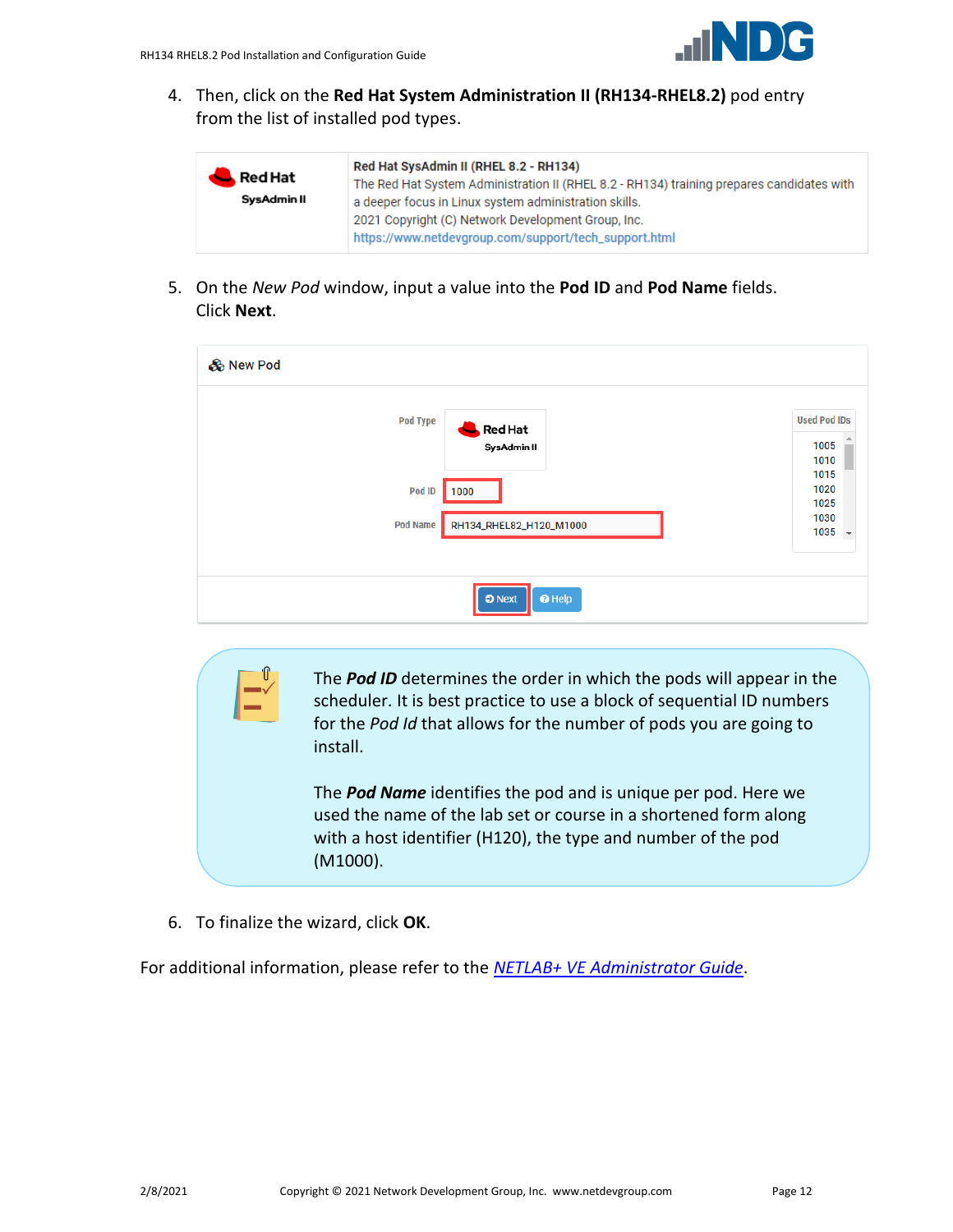#### <span id="page-12-0"></span>**4.3.3 Attach Virtual Machines to the Master Pod**

Update the master pod to associate the virtual machines with the newly created pod.

1. Select the **Red Hat System Administration II (RH134-RHEL8.2)** master pod from the pod list.



2. Click on the **Action** dropdown next to the virtual machine you are about to assign and select **Attach VM**.

| Remote PC 1      |                       |                           |                                                     |                                                                                                           |                          |
|------------------|-----------------------|---------------------------|-----------------------------------------------------|-----------------------------------------------------------------------------------------------------------|--------------------------|
|                  | <b>PC Name</b>        | <b>VM</b>                 | <b>Operating System</b>                             | <b>Runtime Host</b><br><b>VM Role</b>                                                                     | <b>Action</b>            |
|                  | Foundation 0          | <b>ABSENT</b>             |                                                     |                                                                                                           | $\overline{\phantom{a}}$ |
| <b>O</b> Dismiss | <b>Z</b> Pod Settings | <b><i>C</i></b> Clone Pod | til View Reservations<br><b>≙</b> Configure Pod ACL | <b>●</b> View<br><b>♦ Settings</b><br><b>O</b> Attach VM<br><b>O</b> Remove VM From<br><b>O</b> Snapshots |                          |

3. Select the corresponding virtual machine from the inventory list.

| $\Box$ Foundation 0 (select virtual machine) |                              |        |  |  |  |
|----------------------------------------------|------------------------------|--------|--|--|--|
| <b>Virtual Machine Name</b>                  | ÷<br><b>Operating System</b> | Role   |  |  |  |
| RH134_RHEL82_Master.Foundation0              | Linux                        | Master |  |  |  |

4. Click **OK** to confirm the VM attachment and repeat the previous steps for the remaining virtual machines.

#### <span id="page-12-1"></span>**4.3.4 Create Snapshots for the Master Virtual Machines**

In order to proceed with pod cloning, snapshots must be created on each of the pod's virtual machines.

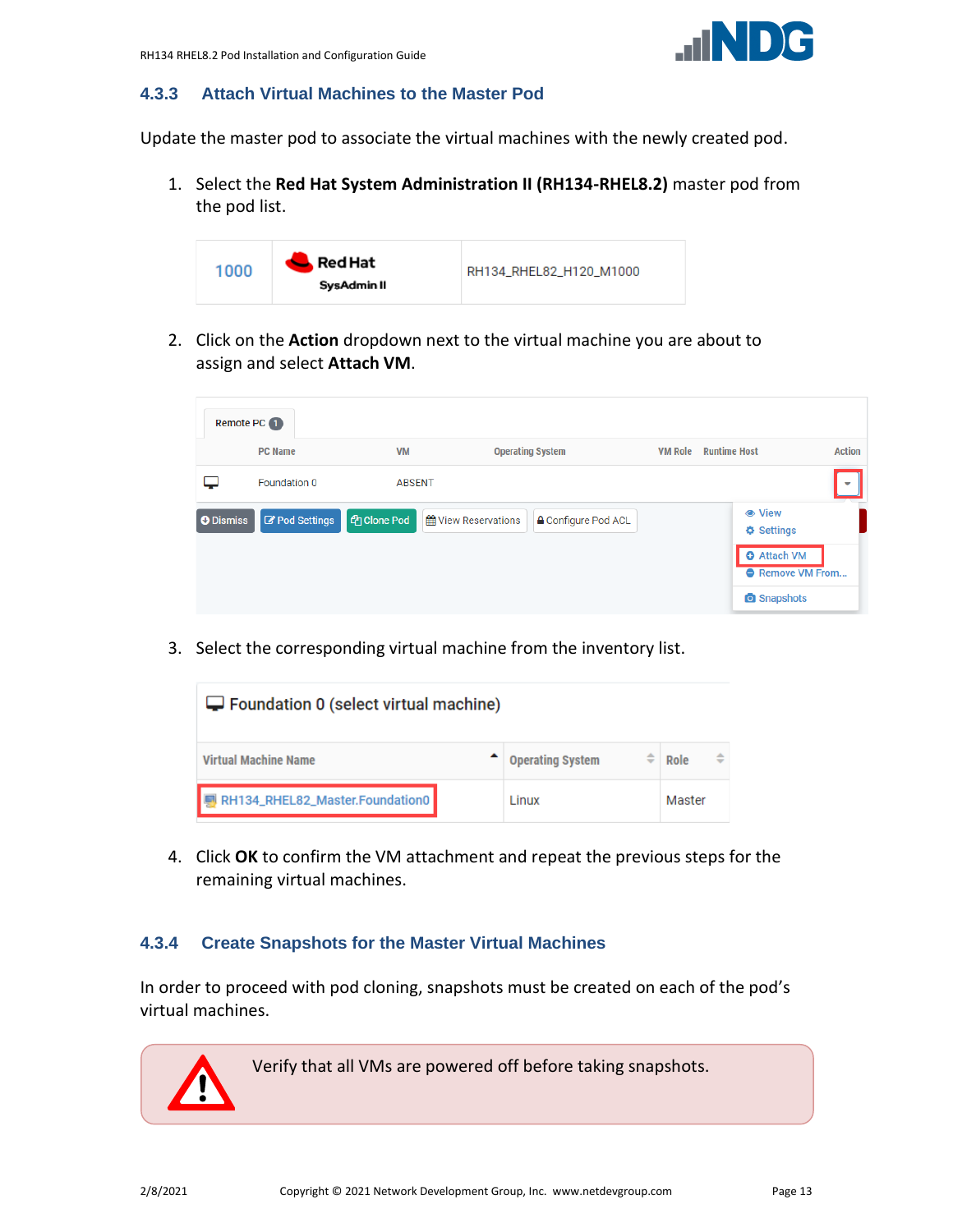

1. Make sure to view the **Red Hat System Administration II (RH134-RHEL8.2)** master pod you just assigned machines to. In the pod view, click on the dropdown menu option underneath the *Action* column for a specific VM and select **Snapshots**.

| Remote PC 1                               |                                                         |                            |                |                                                                                                                           |
|-------------------------------------------|---------------------------------------------------------|----------------------------|----------------|---------------------------------------------------------------------------------------------------------------------------|
| <b>PC Name</b>                            | <b>VM</b>                                               | <b>Operating System</b>    | <b>VM Role</b> | <b>Runtime Host</b><br><b>Action</b>                                                                                      |
| Δ<br>Foundation 0                         | RH134_RHEL82_Master.Foundation0                         | Linux                      | <b>MASTER</b>  | E                                                                                                                         |
| <b>Z</b> Pod Settings<br><b>O</b> Dismiss | <b><i>C</i></b> Clone Pod<br><b>M</b> View Reservations | <b>△</b> Configure Pod ACL |                | <b>● View</b><br><b><math>\Phi</math></b> Settings<br><b>O</b> Attach VM<br><b>O</b> Remove VM From<br><b>O</b> Snapshots |

2. In the *Snapshot Manager* window, click on the **Take** button. This will take a snapshot of the current state of the virtual machine.

| <b>Snapshot Manager</b>                    |                                                    |
|--------------------------------------------|----------------------------------------------------|
| 白 - 厚<br>You Are Here!<br>o                | Name:<br><b>Description:</b>                       |
| ĸ                                          |                                                    |
| $\overline{B}$ Take<br><b>B</b> Delete All | <b>O</b> Go To<br><b>B</b> Delete<br><b>B</b> Edit |
| <b>O</b> Dismiss                           |                                                    |



Any changes made after this will require a new snapshot or those changes will not reflect in the reset state of the pod or its clones.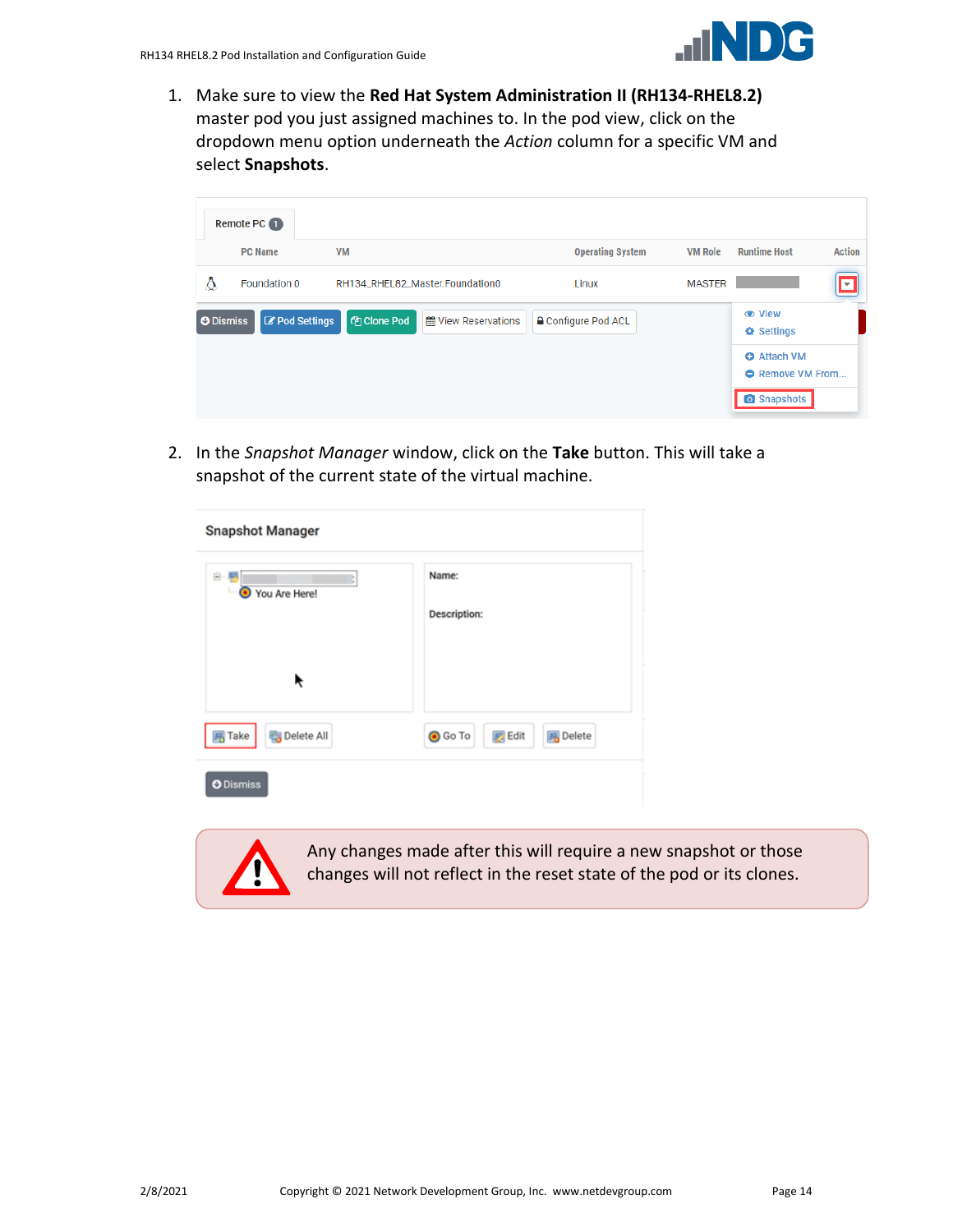3. In the *Take Snapshot* window, type GOLDEN\_MASTER into the *Name* text field, or you may choose another naming convention as long as it is consistent for easy management. Click **OK**.

| <b>Take Snapshot</b> |
|----------------------|
| Name:                |
| <b>GOLDEN_MASTER</b> |
| <b>Description:</b>  |
|                      |
| i                    |
|                      |
| OK<br>Cancel         |



It is recommended to use *GOLDEN\_MASTER* as the snapshot name when working with normalized pod types.

4. In the *Snapshot Manager* window, notice the snapshot is created. Click the **Dismiss** button.

| <b>Snapshot Manager</b>                   |                                                      |  |  |  |  |  |
|-------------------------------------------|------------------------------------------------------|--|--|--|--|--|
| G)<br>GOLDEN_MASTER<br>Θ<br>You Are Here! | Name:<br><b>GOLDEN_MASTER</b><br><b>Description:</b> |  |  |  |  |  |
| <b>取</b> Delete All<br><b>马 Take</b>      | <b>風</b> Delete<br><b>O</b> Go To<br><b>B</b> Edit   |  |  |  |  |  |
| <b>O</b> Dismiss                          |                                                      |  |  |  |  |  |

At this point it is good to verify that you have only one snapshot on the virtual machine. Multiple snapshots increase the likelihood of having problems, especially if the snapshots are named the same. Also, the more snapshots a virtual machine has, the slower the performance and the more drive space is used.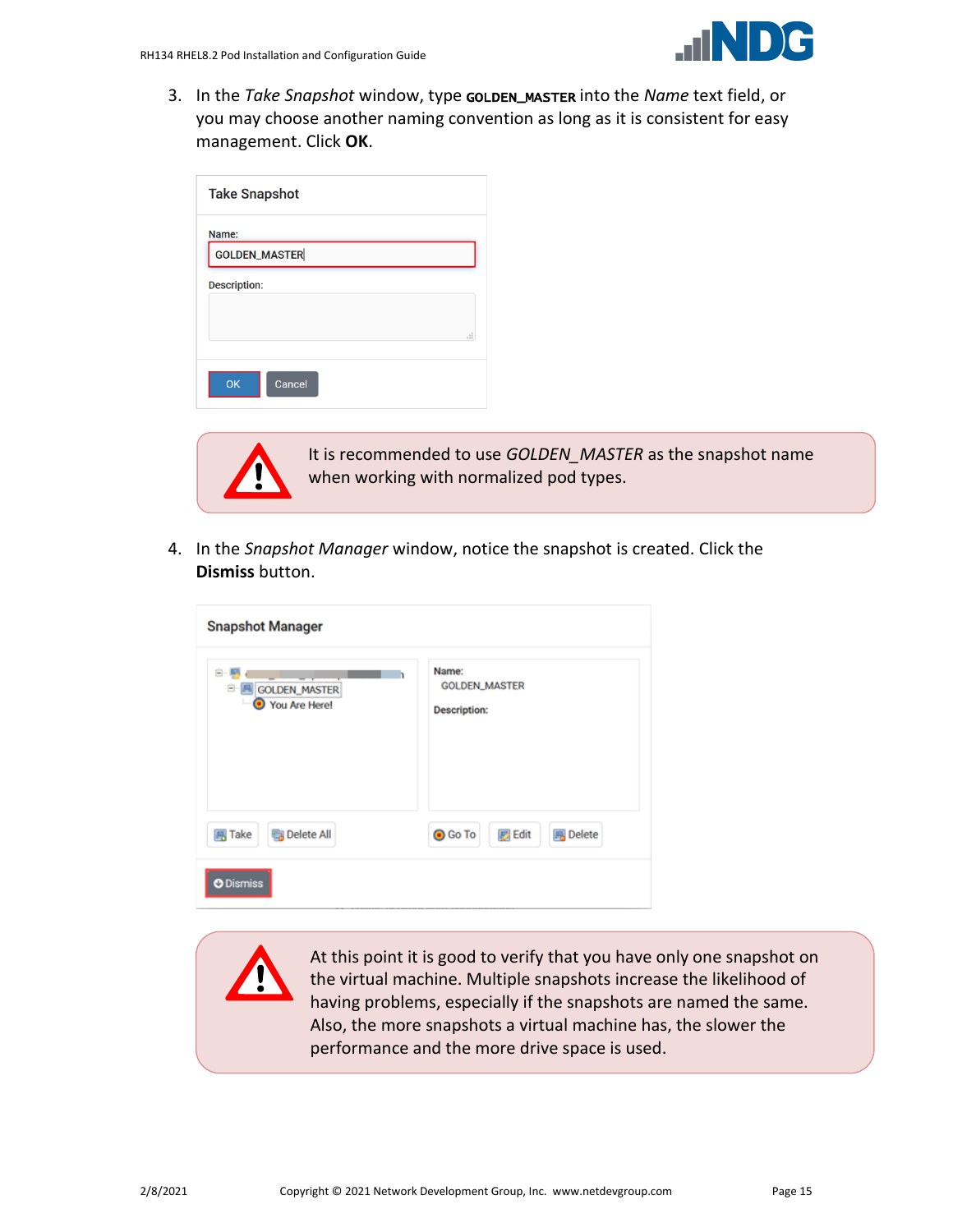

#### <span id="page-15-0"></span>**4.3.5 Set the Revert to Snapshot**

1. Make sure to view the **Red Hat System Administration II (RH134-RHEL8.2)** master pod you just created snapshots for. In the pod view, click on the dropdown menu option underneath the *Action* column and select **Settings**.

|                  | Remote PC 1               |                                                         |                            |                |                                               |               |
|------------------|---------------------------|---------------------------------------------------------|----------------------------|----------------|-----------------------------------------------|---------------|
|                  | <b>PC Name</b>            | <b>VM</b>                                               | <b>Operating System</b>    | <b>VM Role</b> | <b>Runtime Host</b>                           | <b>Action</b> |
| Δ                | Foundation 0              | RH134_RHEL82_Master.Foundation0                         | Linux                      | <b>MASTER</b>  | ←                                             |               |
| <b>O</b> Dismiss | <b>&amp;</b> Pod Settings | <b><i>C</i></b> Clone Pod<br><b>M</b> View Reservations | <b>△</b> Configure Pod ACL |                | <b> ⊙</b> View<br><b>♦ Settings</b>           |               |
|                  |                           |                                                         |                            |                | <b>O</b> Attach VM<br><b>O</b> Remove VM From |               |
|                  |                           |                                                         |                            |                | <b>O</b> Snapshots                            |               |

2. In the virtual machine's *Settings* window, click on the *Revert to Snapshot* dropdown and select **GOLDEN\_MASTER** and then click the **Submit** button.

This sets the snapshot on the virtual machine that will get reverted to each time the pod is scheduled.

| △ Foundation 0 Settings       |                                                                                                                                                                                                                                                                          |
|-------------------------------|--------------------------------------------------------------------------------------------------------------------------------------------------------------------------------------------------------------------------------------------------------------------------|
| <b>PC Name</b>                | <b>Foundation 0</b>                                                                                                                                                                                                                                                      |
| <b>PC Type</b>                | <b>Virtual Machine</b><br>٠                                                                                                                                                                                                                                              |
| <b>Datacenter</b>             | ContDevStage01<br>÷                                                                                                                                                                                                                                                      |
| <b>Virtual Machine</b>        | RH134_RHEL82_Master.Foundation0                                                                                                                                                                                                                                          |
| Role                          | <b>Master</b>                                                                                                                                                                                                                                                            |
| <b>Revert to Snapshot</b>     | <b>GOLDEN_MASTER</b><br>÷                                                                                                                                                                                                                                                |
| <b>Shutdown Preference</b>    | <b>Graceful Shutdown</b><br>÷                                                                                                                                                                                                                                            |
| <b>Guest Operating System</b> | Linux                                                                                                                                                                                                                                                                    |
|                               | Options $\left  \right\rangle$ enable remote display auto-configuration<br>$\blacktriangleright$ enable network auto-configuration<br>$\blacktriangleright$ enable advanced setting auto-configuration<br>$\blacktriangleright$ enable minimum requirements verification |
|                               | <b>8</b> Cancel<br><sup>O</sup> Help<br>Submit                                                                                                                                                                                                                           |

3. Click **OK** to confirm.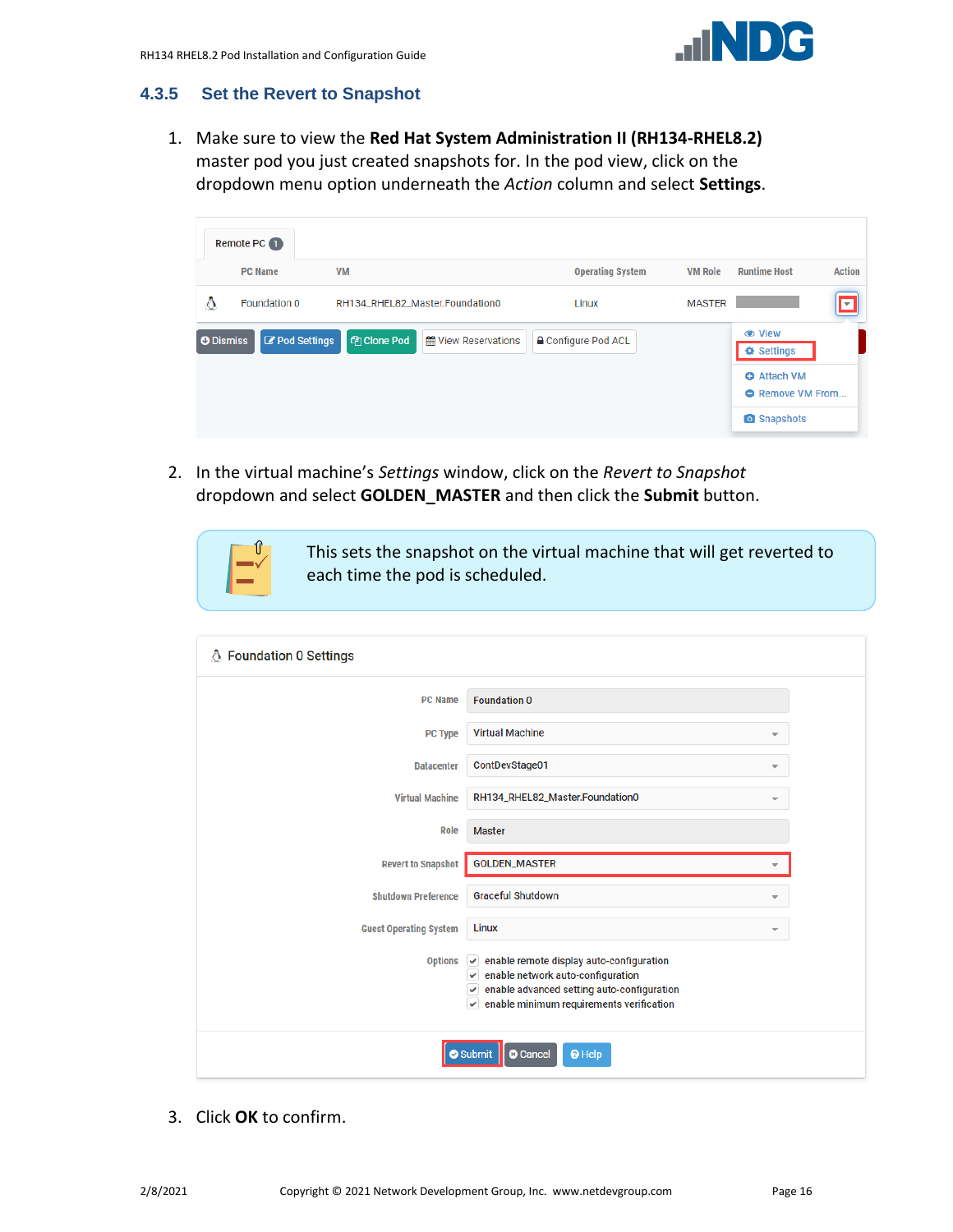

# <span id="page-16-0"></span>**5 Pod Cloning**

This section will help you create multiple student pods. The following sections describe the *NETLAB+* pod cloning feature used to create student pods on one or two host systems.

# <span id="page-16-1"></span>**5.1 Linked Clones and Full Clones**

*NETLAB+* can create *linked clones* or *full clones*.

A **linked clone** (or linked virtual machine) is a virtual machine that shares virtual disks with the parent (or master) virtual machine in an ongoing manner. This conserves disk space and allows multiple virtual machines to use the same software installation. Linked clones can be created very quickly because most of the disk is shared with the parent VM.

A **full clone** is an independent copy of a virtual machine that shares nothing with the parent virtual machine after the cloning operation. The ongoing operation of a full clone is entirely separate from the parent virtual machine.

# <span id="page-16-2"></span>**5.2 Creating User Pods**

The following section describes how to create user pods on the same *VMware Host* system that holds your master pod's virtual machines. In this scenario, we will create linked virtual machines using the *NETLAB+* pod cloning utility.

- 1. Log in to **NETLAB+ VE** with the *administrator* account.
- 2. Select the **Pods** icon.



- 3. Click on your master pod.
- 4. Make sure the pod is offline by selecting **Take Pod Offline**.
- 5. Click the **Clone Pod** button to create a new pod-based on the settings and snapshots of this pod.



6. Input a new ID value into the **New Pod ID** field. It is advised to keep the pods in numerical order. If the pod IDs are not in numerical order, they will not show up in the scheduler in numerical order. Click **Next**.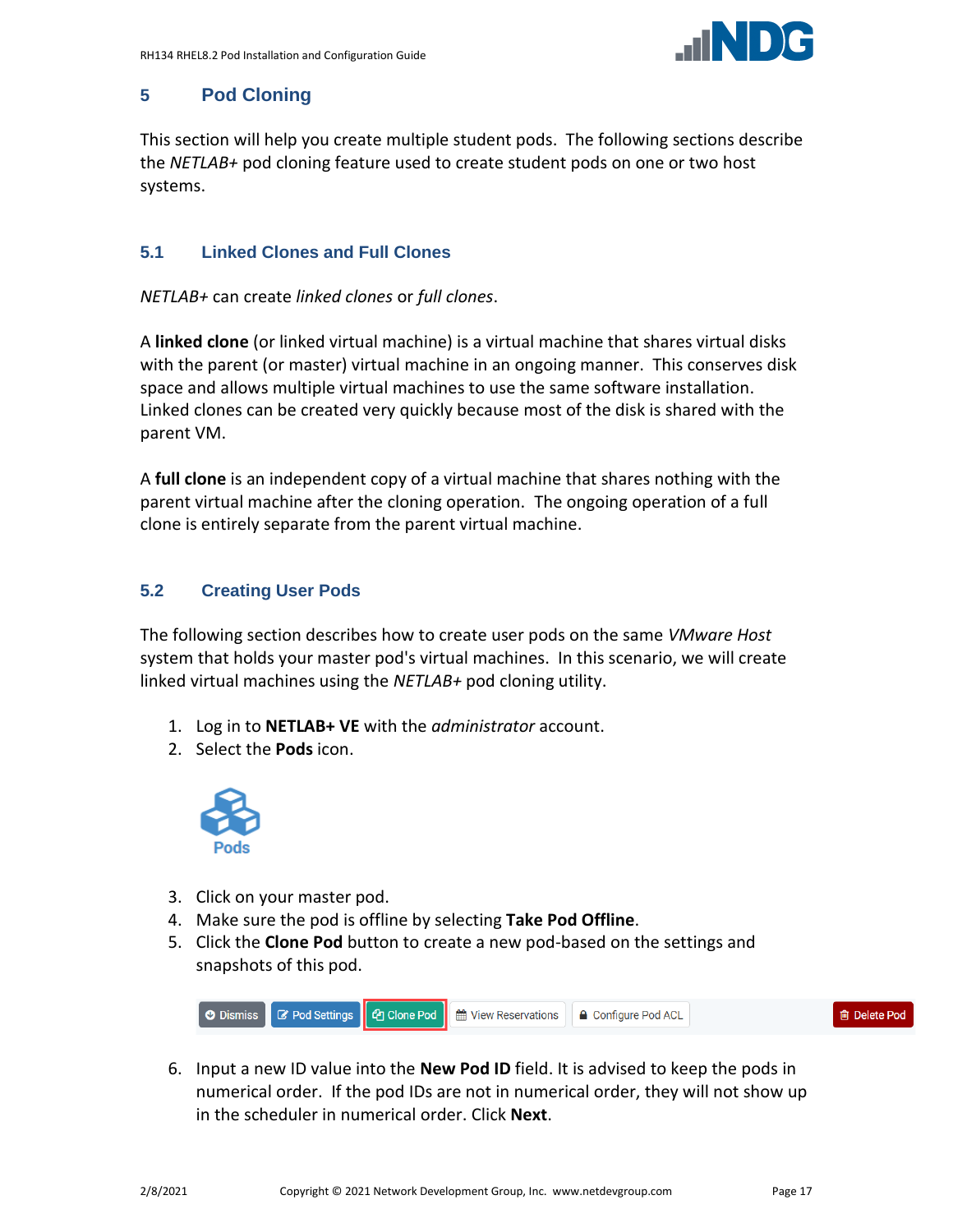

7. Enter a name for the cloned pod into the **New Pod Name** field. For example, **RH134\_RHEL82\_H120\_S1001**. Click **Next**.



The *Pod Name* identifies the pod and is unique per pod. Here we used the name of the lab set or course in a shortened form along with a host identifier (*H120*), the type and number of the pod (*S1001*).

8. When the action has finished processing, you are presented with a settings screen. Notice each VM has its own tab. Go through each tab and verify the following:

*Source Virtual Machine*:

a. *From Snapshot* should be set to the **GOLDEN\_MASTER** snapshot you created previously.

*Target Virtual Machine*:

- a. For *Type*, verify that **Linked** is selected.
- b. For *Role*, verify that the **Normal** role is selected.
- c. For *Take Snapshot*, verify that **GOLDEN\_MASTER** is inputted.
- d. For *Copy BIOS UUID,* only choose this option if you wish to preserve the sources VM's BIOS UUID for the targeted clone VM (when this option is checked, it can help with keeping licensing intact such as *Microsoft Windows Licensing/Activation*).

| <b>Foundation 0</b>  |                               |                          |                       |                                           |                          |
|----------------------|-------------------------------|--------------------------|-----------------------|-------------------------------------------|--------------------------|
|                      | <b>Source Virtual Machine</b> |                          |                       | <b>Target Virtual Machine</b>             |                          |
| <b>VM Name</b>       | RH134_RHEL82_Master.Founda ~  |                          | <b>VM Name</b>        | RH134_RHEL82_H120_S1001.Foundat           |                          |
| <b>From Snapshot</b> | <b>GOLDEN_MASTER</b>          | $\overline{\phantom{a}}$ | <b>Type</b>           | Linked<br>▼                               |                          |
|                      |                               |                          | <b>Role</b>           | <b>Normal</b><br>$\overline{\phantom{a}}$ |                          |
|                      |                               |                          | <b>Runtime Host</b>   |                                           | ▼                        |
|                      |                               |                          | <b>Datastore</b>      |                                           | ▼                        |
|                      |                               |                          | <b>Storage</b>        | <b>On Demand</b>                          | $\overline{\phantom{a}}$ |
|                      |                               |                          | <b>Take Snapshot</b>  | <b>GOLDEN_MASTER</b>                      |                          |
|                      |                               |                          | <b>Copy BIOS UUID</b> | disabled                                  |                          |

9. When you are done changing settings, click **Clone Pod**. This should complete within a minute as we are creating linked virtual machines.



10. When the pod clone process is finished, click **OK**.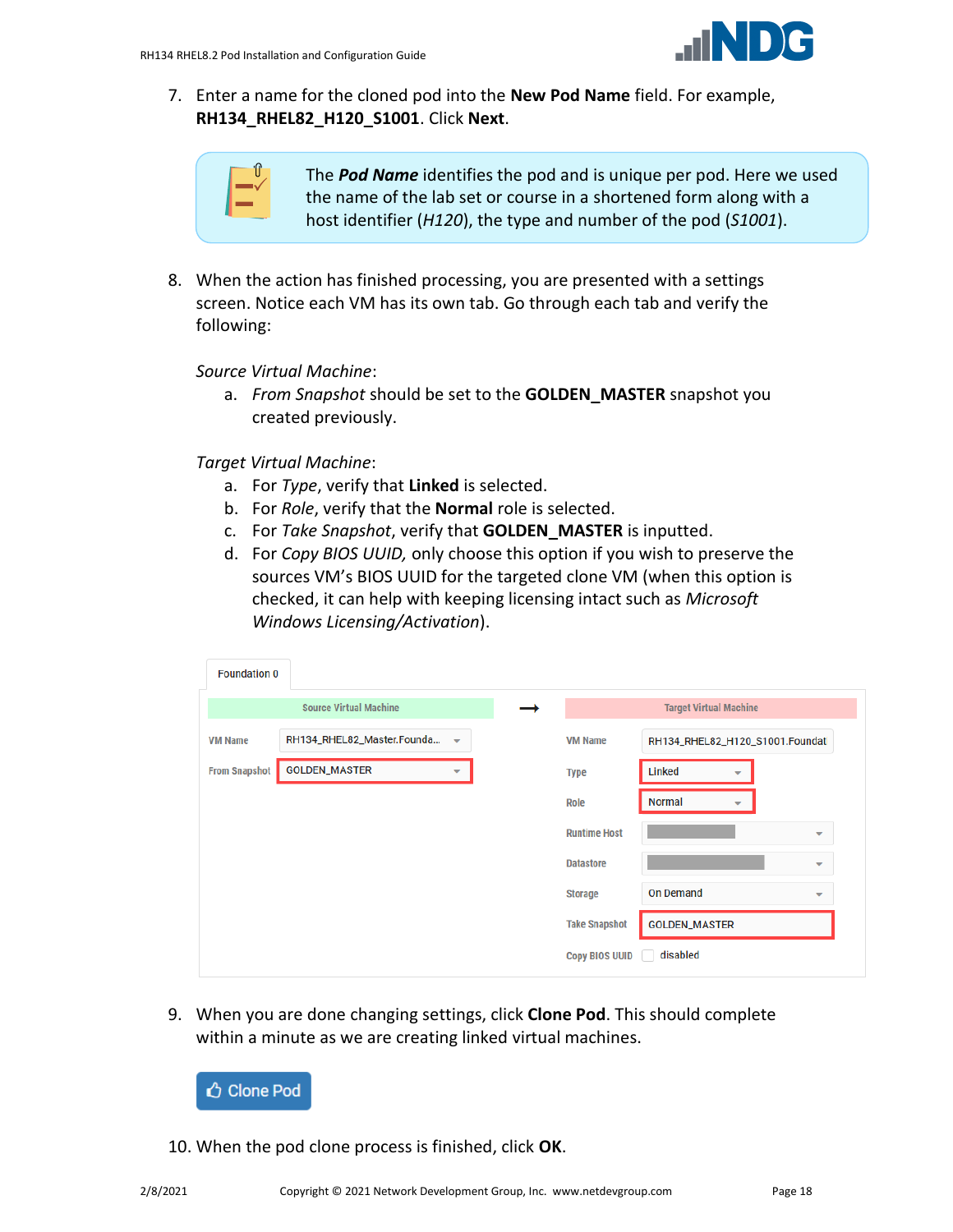

- 11. If you want to dedicate this pod to a particular class, team, or student, use the *Pod ACLs* feature. For details, see the *[NETLAB+ VE Instructor Guide.](http://www.netdevgroup.com/support/documentation/netlabve/netlabve_instructor_guide.pdf#nameddest=manage_pod_acls)*
- 12. Click the **Online** Button on the *Pod Management* page to make the pod available.



The user pod can now be reserved. When the reservation becomes active, *NETLAB+* will automatically configure virtual machines and virtual networking for your new pod.

> The *GOLDEN\_MASTER* snapshot is the starting point for all pods. We recommend that you reserve the 1st pod and conduct some labs to make sure the snapshot images work correctly. If there are defects, make corrections to the images to the master pod and retake the *GOLDEN\_MASTER* snapshot before creating additional pods.

### <span id="page-18-0"></span>**5.3 Copying Your Master Pod to the Second Host**

For this task, we will use the pod cloning utility to copy our master pod to the second host.

- 1. Log in to *NETLAB+* with the administrator account.
- 2. Select the **Pods** icon.



- 3. Click on the master pod.
- 4. Make sure the pod is offline by selecting **Take Pod Offline**.
- 5. Click the **Clone** button to create a new pod-based on the settings of this pod.



6. Input a new ID value into the **New Pod ID** field. It is advised to keep the pods in numerical order. If the pod IDs are not in numerical order, they will not show up in the scheduler in numerical order. Click **Next**.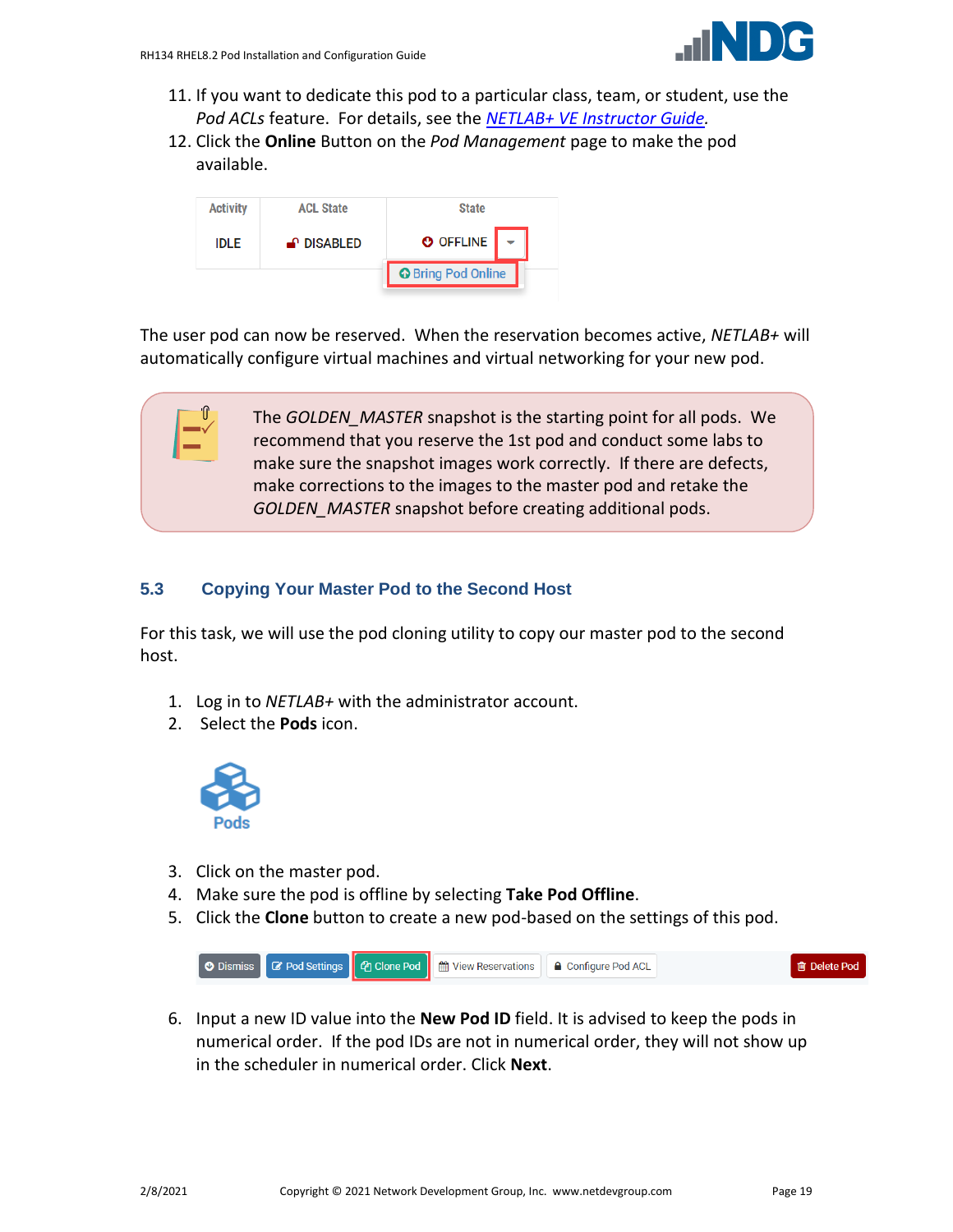

7. Enter a name for the cloned pod into the **New Pod Name** field. For example, **RH134\_RHEL82\_H130\_M1000**. Click **Next**.



The *Pod Name* identifies the pod and is unique per pod. Here we used the name of the lab set or course in a shortened form along with a host identifier (*H130*), the type and number of the pod (*M1000*).

8. When the action has finished processing, you are presented with a settings screen. Notice each VM has its own tab. Go through each tab and verify the following:

*Source Virtual Machine*:

a. *From Snapshot* should be set to the **GOLDEN\_MASTER** snapshot you created previously.

*Target Virtual Machine*:

- a. For *Type*, verify that **Full** is selected.
- b. For *Role*, verify that the **Master** role is selected.
- c. For *Take Snapshot*, verify that **GOLDEN\_MASTER** is inputted.
- d. For *Runtime Host*, select the second host system (which should be different than the system you are cloning from).
- e. For *Copy BIOS UUID,* only choose this option if you wish to preserve the sources VM's BIOS UUID for the targeted clone VM (when this option is checked, it can help with keeping licensing intact such as *Microsoft Windows Licensing/Activation*).

| <b>Foundation 0</b>  |                               |                          |                       |                                 |   |                          |
|----------------------|-------------------------------|--------------------------|-----------------------|---------------------------------|---|--------------------------|
|                      | <b>Source Virtual Machine</b> |                          |                       | <b>Target Virtual Machine</b>   |   |                          |
| <b>VM Name</b>       | RH134_RHEL82_Master.Founda    | $\mathbf{v}$             | <b>VM Name</b>        | RH134_RHEL82_H130_M1000.Foundat |   |                          |
| <b>From Snapshot</b> | <b>GOLDEN_MASTER</b>          | $\overline{\phantom{a}}$ | <b>Type</b>           | Full                            | ▼ |                          |
|                      |                               |                          | Role                  | <b>Master</b>                   | ▼ |                          |
|                      |                               |                          | <b>Runtime Host</b>   |                                 |   | ▼                        |
|                      |                               |                          | <b>Datastore</b>      |                                 |   | $\overline{\phantom{a}}$ |
|                      |                               |                          | <b>Storage</b>        | <b>On Demand</b>                |   | $\overline{\phantom{a}}$ |
|                      |                               |                          | <b>Take Snapshot</b>  | <b>GOLDEN_MASTER</b>            |   |                          |
|                      |                               |                          | <b>Copy BIOS UUID</b> | disabled                        |   |                          |